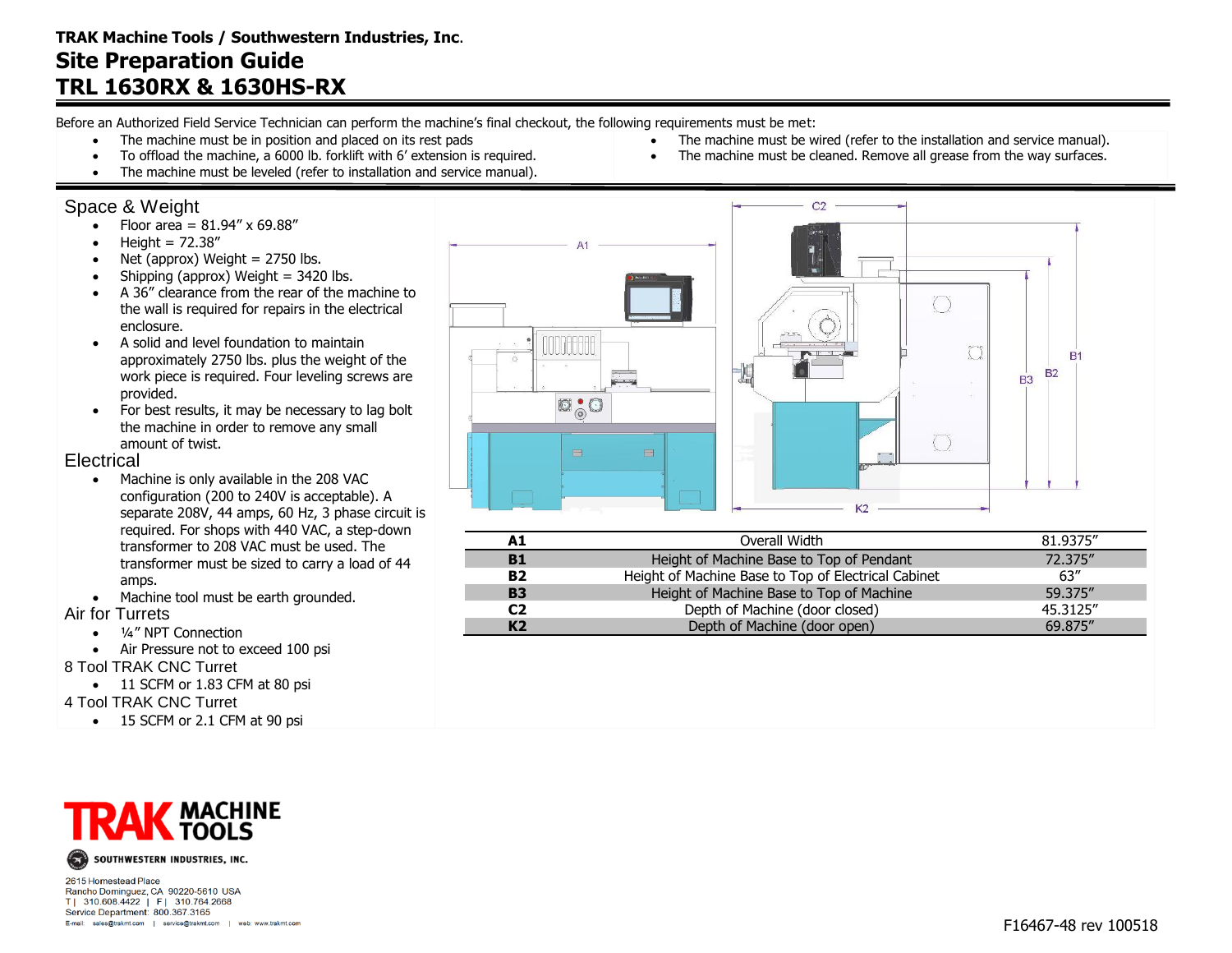## **TRAK Machine Tools / Southwestern Industries, Inc**. **Site Preparation Guide TRL 1630RX & 1630HS-RX**



| Max Width of Machine Footprint                                            | 69.6875" |
|---------------------------------------------------------------------------|----------|
| Max Depth of Machine Footprint                                            | 23.625"  |
| Distance from Left side of machine base to center of right leveling pad   | 10.375"  |
| Distance between leveling pads across machine                             | 51.625"  |
| Distance between center of left leveling pad to left side of machine base | 7.875"   |
| Distance between front and back leveling pads                             | 21.325"  |
| Distance between back leveling pad and back of machine base               | 1.25''   |



SOUTHWESTERN INDUSTRIES, INC.

2615 Homestead Place<br>Rancho Dominguez, CA 90220-5610 USA<br>T | 310.608.4422 | F | 310.764.2668 Service Department: 800.367.3165 E-mail: sales@trakmt.com | service@trakmt.com | web: www.trakmt.com